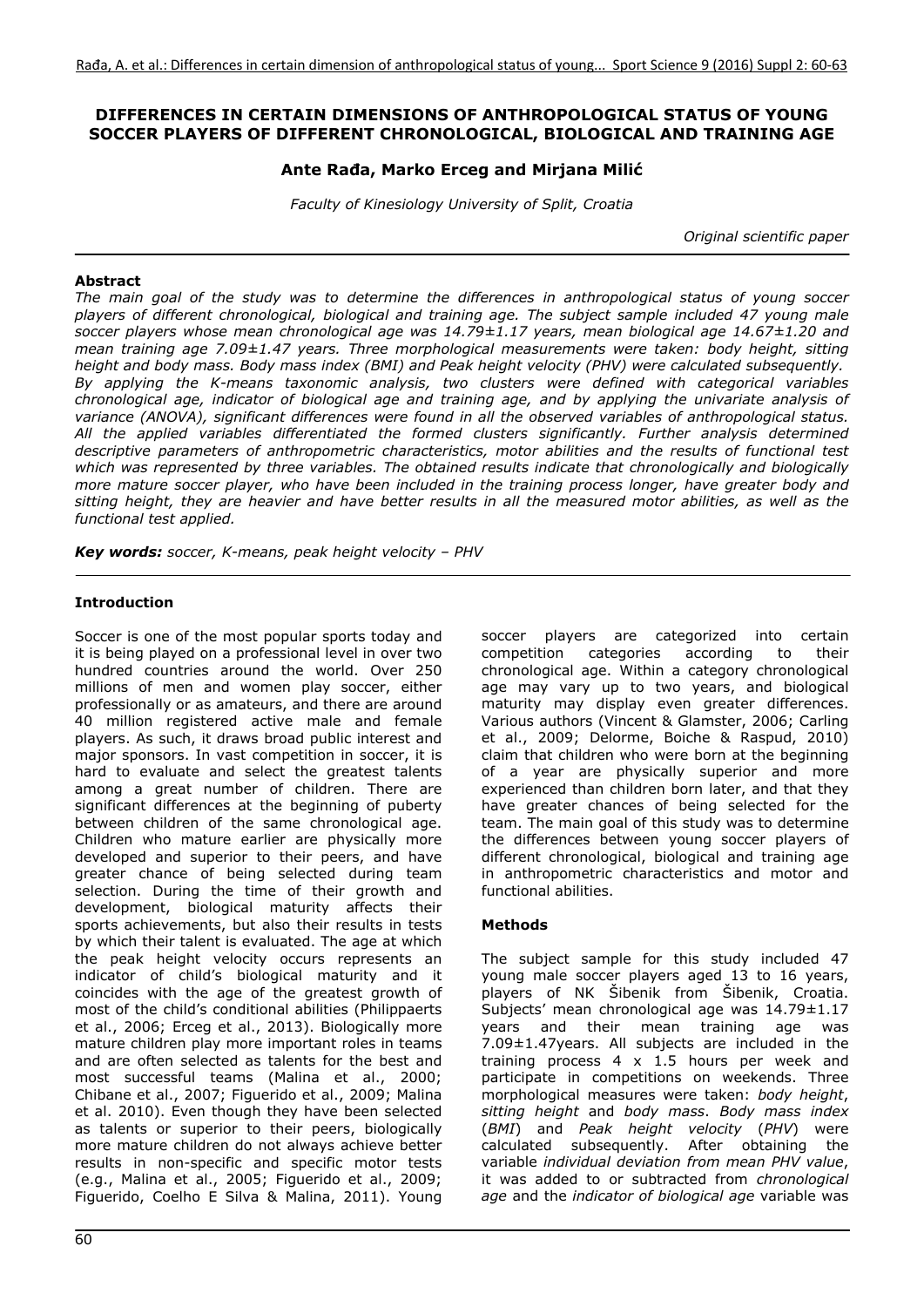defined according to Milić (2014). The training age was defined by the value between the beginning of kinesiological engagemenet in soccer and the date of measurement. The measurements were repeated three times, and the result was their mean value.

Functional abilities were measured by the *Yo-Yo*  intermittent recovery test level 1, whereas the battery of tests for assessing non-specific and specific motor abilities included 7 tests. To assess speed, *5-m* and *20-m sprint* were applied. *Standing long jump*, *vertical jump* (*sargent test*) and *medicine ball squat throw* were used to assess explosive power; and *9-3-6-3-9* and *Zig-zag test*  were used to assess agility. All measurements were repeated three times. The best result was used as the final result in all motor tests. The methodological approach to calculating the *indicator of biological age* was used according to Milić (2014). According to the method of Mirwald et al. (2002), the variable *mean PHV value* was calculated for all subjects. Categorical variable was defined by applying the *K-means* taxonomic analysis with a predetermined number of two *cluster* (subgrous) on variables: *chronological*, *biological* and *training age*. Univariate analysis of variance (ANOVA) was used to determine the differences between the predetermined clusters, with the level of significance set at p≤0.05. The data were analysed by the Statistica Ver.12.0 software package and the PHV calculator (https://kinesiology.usask.ca/growthutility/phv\_ui. php).

# **Results**

Table 1. Descriptive indicators of chronological age, indicator of biological age and training age of young soccer players for the total sample and the pertaining clusters

| <b>Variables</b>                          | Total<br>sample<br>$N=47$<br>$M \pm SD$ | <b>Cluste</b><br>K۱<br>$M \pm SD$ | <b>Cluste</b><br>$K_{2}$<br>$M \pm SD$ | р    |
|-------------------------------------------|-----------------------------------------|-----------------------------------|----------------------------------------|------|
| Chronological age                         | $14.79+$                                | $13.87+$                          | $15.59+$                               | 0.00 |
| (vears)                                   | 1.17                                    | 0.94                              | 0.62                                   |      |
| Indicator of<br>biological age<br>(years) | $14.67+$<br>1.20                        | $13.73+$<br>0.99                  | $15.49+$<br>0.62                       | 0.00 |
| Training age                              | $7.09\pm$                               | $5.86 \pm$                        | $8.16 +$                               | 0.00 |
| (vears)                                   | 1.47                                    | 0.83                              | 0.99                                   |      |

Legend: N – number of subjects, M – arithmetic mean, SD – standard deviation, p – level of significance of differences between the clusters by using ANOVA

The results of descriptive indicators of *chronological age*, *indicator of biological age* and *training age* of young soccer players on the total sample (N=47) and the pertaining clusters  $K_1=22$  and  $K_2=25$ , defined by applying the *K-means* taxonomic analysis, are presented in Table 1. The mean *indicator of biological age* of subjects in both subgroups matched the mean *chronological age*. The first cluster included soccer players who were chronologically and biologically younger and had averagely 2.30 years less experience in the soccer

training process. All the applied variables differentiated the formed clusters significantly.

Table 2. Descriptive parameters and analysis of differences between variables of taxonomic clusters

| Variables                                     | Cluster<br>$K_1 = 22$ | Cluster<br>$K_1 = 25$ |        |      |
|-----------------------------------------------|-----------------------|-----------------------|--------|------|
|                                               | $M \pm SD$            | $M \pm SD$            | F test | р    |
| Body height (cm)                              | 166.06±7.32           | $181.12 + 5.23$       | 35.46  | 0.00 |
| Body mass (kg)                                | $53.19 \pm 7.25$      | 66.5±8.29             | 23.35  | 0.00 |
| Sitting height (cm)                           | 85.17±4.46            | 92.83±3.51            | 29.51  | 0.00 |
| Body mass index<br>(kg/m <sup>2</sup> )       | $19.21 \pm 1.57$      | $20.33 + 2.33$        | 12.66  | 0.00 |
| 5-m sprint (sec)                              | $1.17 \pm 0.07$       | $1.09 + 0.06$         | 12.66  | 0.00 |
| 20-m sprint (sec)                             | $3.50+0.19$           | $3.25 \pm 0.19$       | 7.25   | 0.01 |
| Standing long jump<br>(m)                     | $1.97 + 0.18$         | $2.19+0.16$           | 19.51  | 0.00 |
| Vertical jump<br>(Sargent test)(cm)           | $37.60 + 7.76$        | $44.23 + 4.60$        | 10.61  | 0.00 |
| Medicine ball squat<br>throw $(3 \text{ kg})$ | $7.91 \pm 1.16$       | $10.00 \pm 1.34$      | 16.23  | 0.00 |
| ZIG-ZAG test (sec)                            | $6.62 + 0.24$         | $6.43 \pm 0.23$       | 4 4 4  | 0.04 |
| 9-6-3-6-9 test (sec)                          | $8.12 \pm 0.32$       | $7.78 + 0.26$         | 8.78   | 0.01 |
| Yo-Yo (level)                                 | 15.31±0.85            | 15.99±0.75            | 5.73   | 0.02 |

Legend: K – number of subjects, M – arithmetic mean, SD – standard deviation, F test – coefficient of F test, p – level of statistical significance of differences of taxonomic clusters

By analysing the Table 2 and after applying ANOVA, it can be seen that all the observed variables of anthropological status significantly differentiated the taxonomic clusters categorized by criterion variables *chronological age*, *indicator of biological age* and *training age*. All chronologically and biologically more mature soccer players with longer engagement in the training process had greater body and sitting height, they were heavier and had a higher body mass index. They also achieved better results in all the observed motor abilities, as well as the functional test which was defined by three variables.

## **Discussion**

By applying the K-means taxonomic analysis, two clusters were defined with categorical variables *chronological age*, *indicator of biological age* and *training age*, and by using univariate analysis of differences (ANOVA), significant differences were found in all the observed variables of anthropological status. The mean *indicator of biological age* of subjects in both subgroups matched the mean *chronological age*. The first cluster included soccer players who were chronologically and biologically younger, with averagely 2.30 years less experience in the soccer training process. All the applied variables significantly differentiated the formed clusters. Detailed analysis determined the descriptive parameters of anthropometric characteristics, motor abilities and the results of functional test represented by four variables. The obtained results indicate that chronologically and biologically more mature soccer players with longer engagement in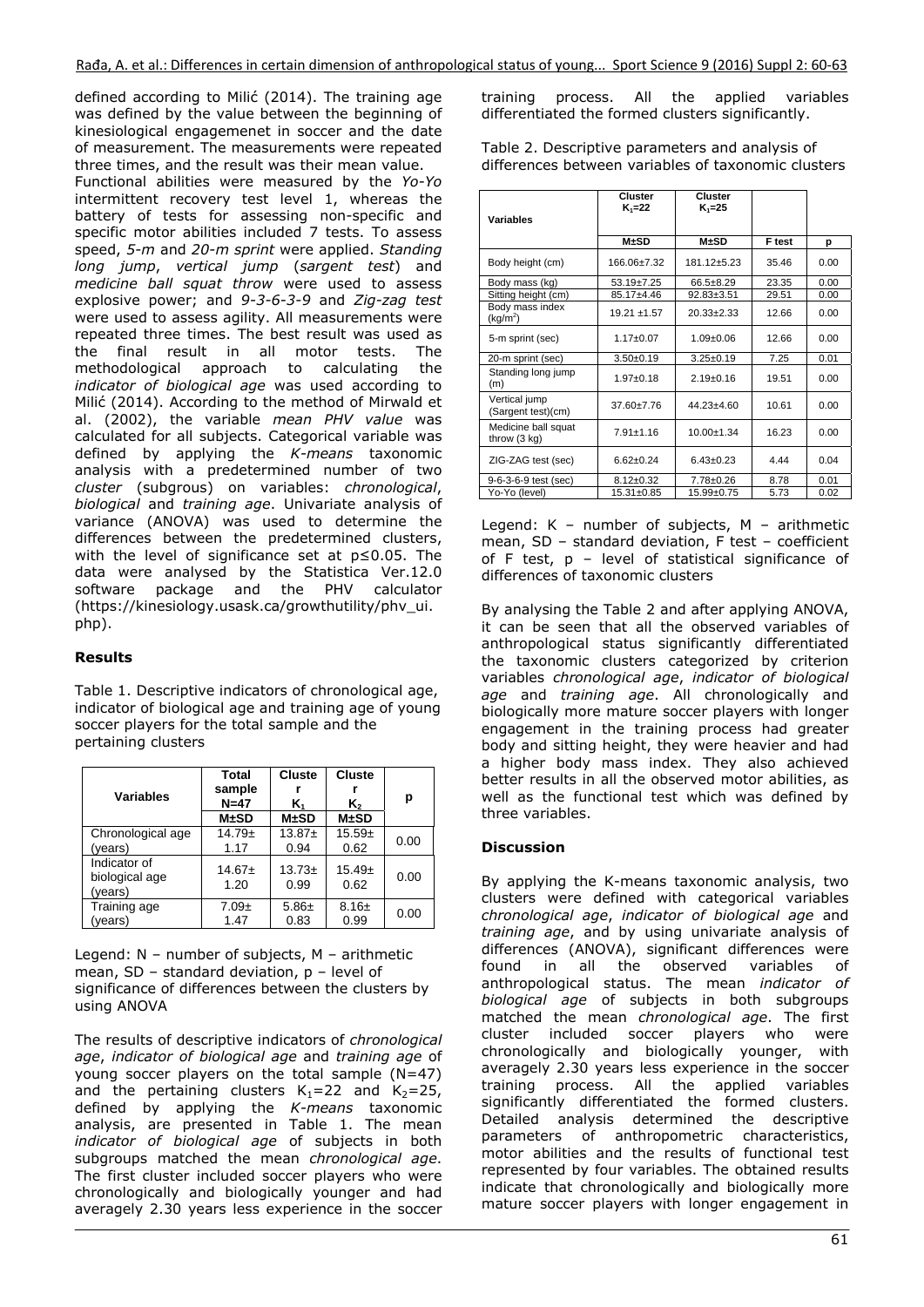Rađa, A. et al.: Differences in certain dimension of anthropological status of young... Sport Science 9 (2016) Suppl 2: 60‐63

the training process had greater body and sitting height, they were heavier and had a higher body mass index, and they had better results in all the observed motor abilities, as well as the functional test applied. These results are fully congruent with those of Malina et al. (2004), who determined the impact of biological maturity on height and on results of speed, explosive power and aerobic abilities. Biologically more mature soccer players also had statistically better results in all variables assessing speed (30 m), power (standing long jump) and aerobic endurance (yo-yo test) in relation to the biologically less mature peers. More recent studies carried out by Chibane et al. (2007), Figuerido et al. (2009), Chuman et al. (2010), Le Gall et al. (2010), etc., whose aim was to determine significant impact of biological age on success in motor and functional abilities in young soccer players, have also been confirmed by the present study. Based on the differences found within the defined taxonomic clusters, and based on the impact of indicator of biological age on differentiation of soccer players in the applied anthropometric variables, all the results of motor tests as well as the functional test, it can be concluded that, in this age group, greater biological maturity and training experience obviously represent a great competitive advantage.

#### **Conclusion**

The main goal of this study was to determine the differences in certain dimensions of anthropological status of young soccer players of different chronological, biological and training age.

The defined clusters determined by the K-means taxonomic analysis differed significantly in the following results: in all three morphological measures, in all seven motor tests and in aerobic endurance results. It is evident that the differences at the beginning of puberty exist among children of the same chronological age. Furthermore, children who mature faster (biologically older children) are physically superior to their peers and have considerably greater chances of being selected for the team. These indicators are also indicators of potential problems during selection, therefore the primary aim of training in younger age groups should be preparation for achievement of the best possible results in senior competition, rather than success at present competition.

Biologically younger soccer players with shorter training experience are not given enough chances to play during competitions, so they cannot gain necessary competitive experience. Coaches who work with younger age groups should be aware of the fact that greater biological maturity and training experience do not imply greater talent for soccer. The obtained results have great importance for understanding and improving the process of detection, identification, selection and development of young soccer players. Given that the results identified the impact of *chronological age*, *indicator of biological age* and *training age* on their differentiation in the applied variables, there is a real danger in the aforementioned process to underestimate the ultimate abilities of biologically younger soccer players, which could finally result in their dropping out from sport too early.

## **References**

- Carling, C., Le Gall, F., Reilly, T., & Williams, A. M. (2009). Do anthropometric and fitness characteristics vary according to birth date distribution in elite youth academy soccer players? *Scandinavian journal of medicine & science in sports, 19*(1), 3-9.
- Chibane, S., Hautier, C., Gaudino, C., Massarelli, R., & Mimouni, N. (2007). Influence of age, maturity and body dimensions on selection of under-17 Algerian soccer players. *Journal of Sports Science and Medicine, 10*(S1), 62-65.
- Delorme, N., Boiché, J., & Raspaud, M. (2010). Relative age effect in elite sports: Methodological bias or real discrimination? *European Journal of Sport Science, 10*(2), 91-96.
- Erceg, M., Grgantov, Z., Rađa, A., & Milić, M. (2013). Differences in Pulmonary Function among Croatian Premier League Soccer and Futsal Players. *Paripex - Indian journal of research, 2*(8), 236-238.
- Figueiredo, A.J., Coelho, E Silva, M.J., & Malina, R.M. (2011). Predictors of functional capacity and skill in youth soccer players. *Scandinavian journal of medicine & science in sports, 21*(3), 446-454.
- Figueiredo, A.J., Gonçalves, C.E., Coelho E Silva, M.J., & Malina, R.M. (2009). Youth soccer players, 11-14 years: Maturity, size, function, skill and goal orientation*. Annals of Human Biology, 36*(1), 60-73.
- le Gall, F., Carling, C., Williams, M., & Reilly, T. (2010). Anthropometric and fitness characteristics of international, professional and amateur male graduate soccer players from an elite youth academy. *Journal of Science and Medicine in Sport, 13*(1), 90-95.
- Malina, R.M., Cumming, S.P., Morano, P.J., Barron, M., & Miller, S.J. (2005). Maturity status of youth football players: a noninvasive estimate. *Journal of Medicine Science and Sports Exercise*, *37*(6), 1044-1052.
- Malina, R.M., Eisenmann, J.C., Cumming, S.P., Ribeiro, B., & Aroso, J. (2004). Maturity-associated variation in the growth and functional capacities of youth football (soccer) players 13–15 years. *European Journal of Applied Physiology, 91*(5-6), 555-562.
- Malina, R.M., Peña Reyes, M.E., Eisenmann, J.C., Horta, L., Rodrigues, J., & Miller, R. (2000). Height, mass and skeletal maturity of elite Portuguese soccer players aged 11–16 years. *Journal of Sports Sciences, 18*(9), 685-693.
- [Malina, R.M](http://www.ncbi.nlm.nih.gov/pubmed?term=Malina%20RM%5BAuthor%5D&cauthor=true&cauthor_uid=21079444)., Peña [Reyes, M.E.](http://www.ncbi.nlm.nih.gov/pubmed?term=Pe%C3%B1a%20Reyes%20ME%5BAuthor%5D&cauthor=true&cauthor_uid=21079444), [Figueiredo, A.J](http://www.ncbi.nlm.nih.gov/pubmed?term=Figueiredo%20AJ%5BAuthor%5D&cauthor=true&cauthor_uid=21079444)., [Coelho E Silva, M.J](http://www.ncbi.nlm.nih.gov/pubmed?term=Coelho%20E%20Silva%20MJ%5BAuthor%5D&cauthor=true&cauthor_uid=21079444)., [Horta, L](http://www.ncbi.nlm.nih.gov/pubmed?term=Horta%20L%5BAuthor%5D&cauthor=true&cauthor_uid=21079444)., [Miller, R](http://www.ncbi.nlm.nih.gov/pubmed?term=Miller%20R%5BAuthor%5D&cauthor=true&cauthor_uid=21079444)., [Chamorro, M.](http://www.ncbi.nlm.nih.gov/pubmed?term=Chamorro%20M%5BAuthor%5D&cauthor=true&cauthor_uid=21079444), [Serratosa, L](http://www.ncbi.nlm.nih.gov/pubmed?term=Serratosa%20L%5BAuthor%5D&cauthor=true&cauthor_uid=21079444)., & [Morate, F](http://www.ncbi.nlm.nih.gov/pubmed?term=Morate%20F%5BAuthor%5D&cauthor=true&cauthor_uid=21079444). (2010). Skeletal age in youth soccer players: implication for age verification. *Clinical Journal of Sport Medicine, 20*(6), 469-474.